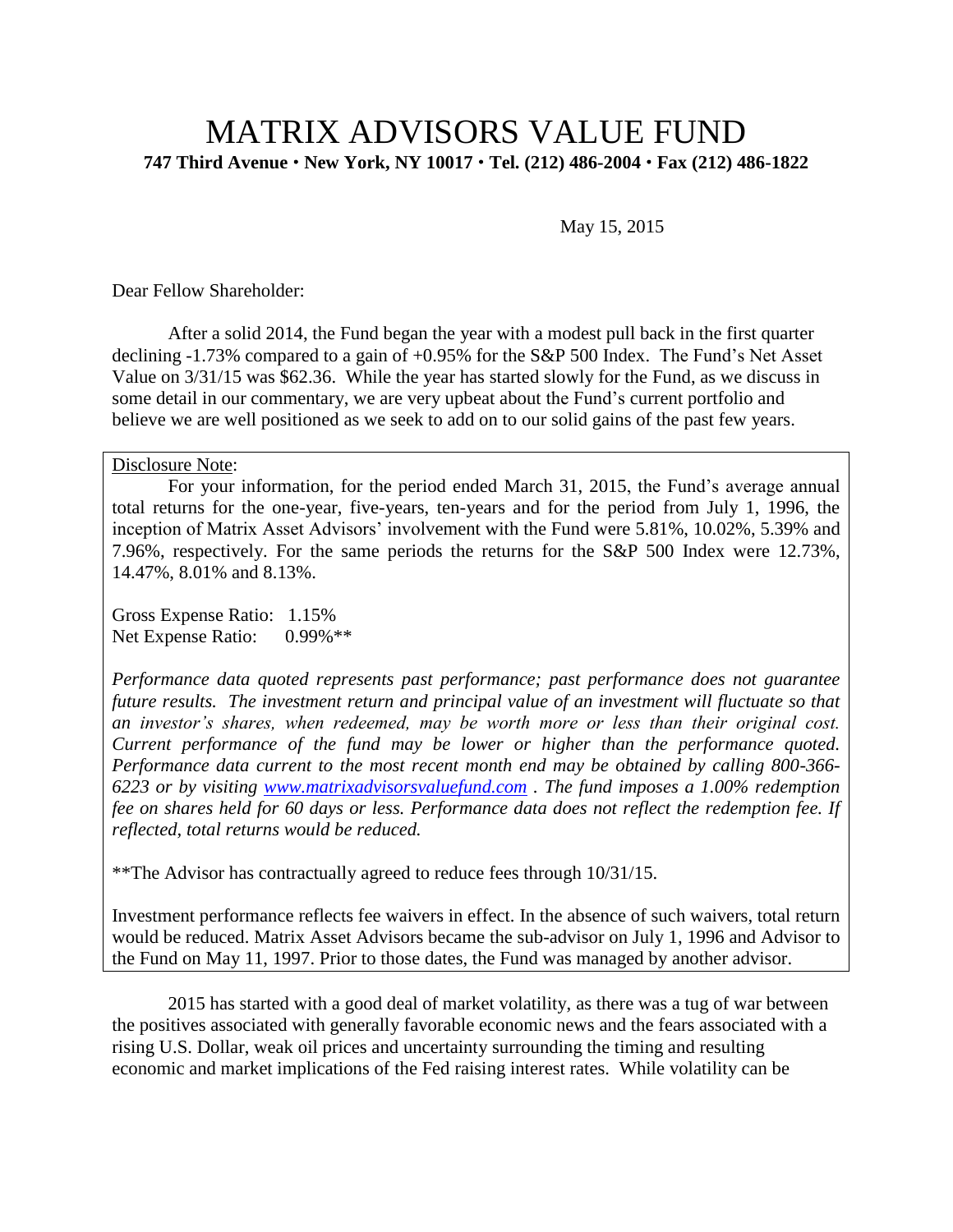disconcerting, and we look for it to continue, we believe the pieces are in place for a favorable U.S. economy and equity environment.

We are very comfortable with the Fund's holdings and feel we should continue to benefit from favorable earnings growth, shareholder and Board activism, share buybacks, increasing dividends, corporate restructurings and healthy levels of merger and acquisition ("M&A") activity. We believe that some of the weaker areas of the Fund's portfolio in the first quarter such as Energy, Financials and Technology are poised for better things as the year progresses. We expand upon our thinking on this in the commentary that follows.

We are grateful for your support, patience and trust, and wish you the best for the spring season.

Sincerely,

Dans Hitz

David A. Katz, CFA Fund Manager

#### **Past performance is not a guarantee of future results.**

The information provided herein represents the opinion of the Matrix Advisors Value Fund management and is not intended to be a forecast of future events, a guarantee of future results, nor investment advice.

The S&P500 Index is a broad based unmanaged index of 500 stocks, which is widely recognized as representative of the equity market in general. You cannot invest directly in an index.

Must be preceded or accompanied by a prospectus.

**Mutual Fund investing involves risk. Principal loss is possible. The stock of value companies can continue to be undervalued for long periods of time and not realize its expected value. The value of the Fund may decrease in response to the activities and financial prospects of an individual company.** 

The Matrix Advisors Value Fund is distributed by Quasar Distributors, LLC.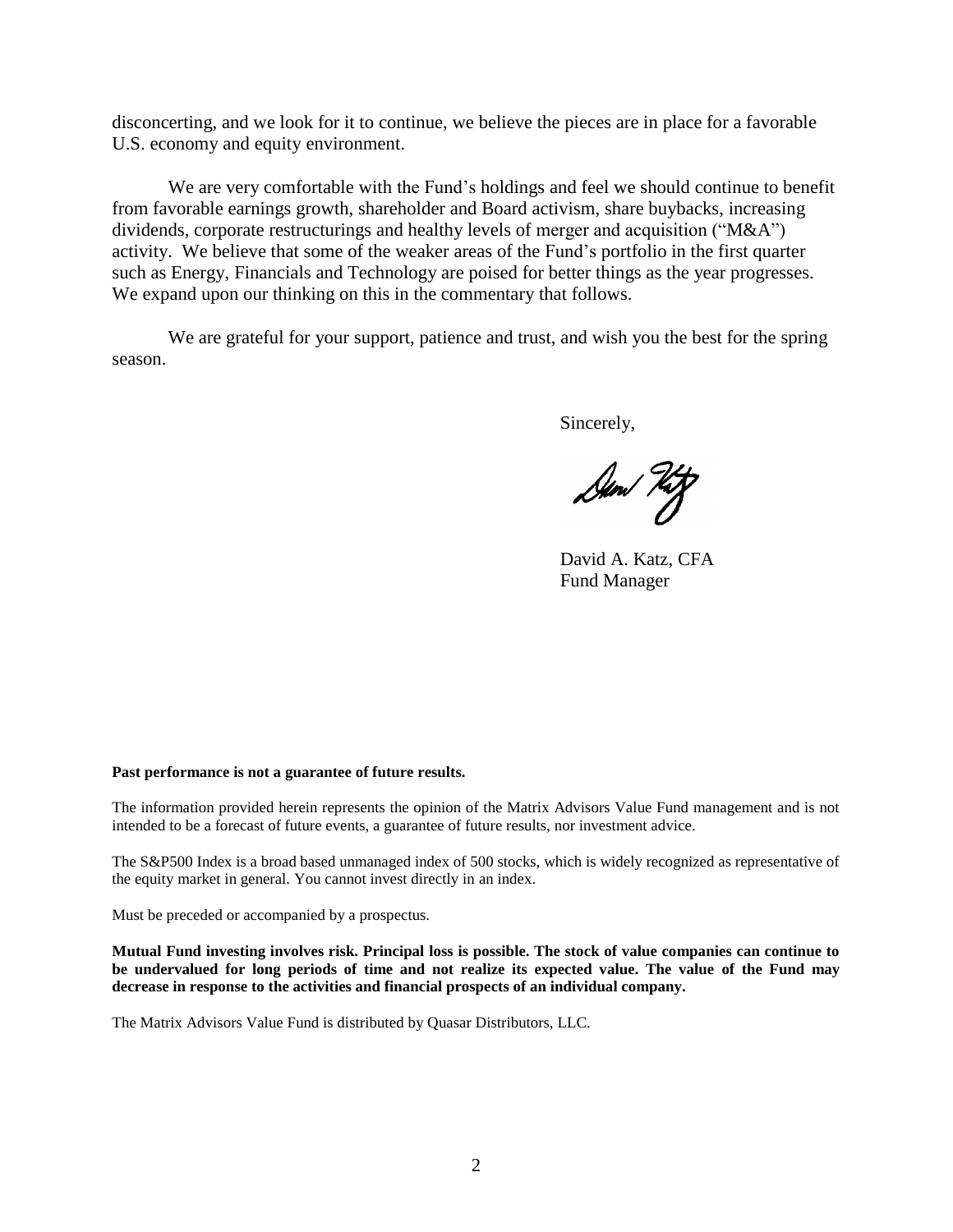# **Matrix Advisors Value Fund, Inc. Capital Markets Commentary and Quarterly Report: 1 st Quarter 2015**

After a weak start to the new year in January, the stock market rallied in February and hung on in March for a small quarterly gain of  $+0.95\%$  for the S&P 500. The quarter was notable for the stock market reaching a new record high and for its sharp moves, both up and down. From its low point in mid-January, being down -3.1%, the S&P 500 rallied to a high of +3.2% in early March, before falling back to finish slightly higher at the quarter's end. There were 19 trading days in the quarter when the S&P 500 closed up or down more than 1%.

#### **Quarterly Overview**

The Matrix Advisors Value Fund showed a modest decline in the quarter due to weak performance from stocks in the Energy, Financial and Technology sectors. As we discuss below, we believe that many of the factors that caused the first quarter weakness were temporary shifts in market sentiment and that the Fund seeks to continue with its solid gains of the past two years.

The market's volatility was driven by a tug of war between the positives associated with a generally favorable global economy and capital market environment, and the fears associated with the rising dollar, weak oil prices and their impact on 2015 earnings, as well as a periodic obsession as to when the Fed would start raising interest rates.

While generally positive, the economic data was uneven. On the one hand, the unemployment rate reached a post-recession low of 5.5%, with rising wages and a high level of consumer and business confidence. On the other hand, U.S. corporate profit growth estimates declined throughout the quarter, due to a combination of U.S. dollar strength, the long winter's toll on consumer spending and weak energy prices. While the headline number will likely show a year over year decline in earnings, earnings ex-energy are expected to grow at a still respectable 5.0% rate.

In other economic news of note, U.S. oil prices were down 11% in the quarter but rallied off of their mid-March lows, and the dollar rose 13% against the Euro, giving the Eurozone economies a tailwind that is beginning to show up in steadily improving economic data from that part of the world. Conversations with many companies that we are involved with have noted that a European recovery is starting to take hold.

Despite the positive employment numbers and comments from the Federal Reserve about the potential for an increase in interest rates, U.S. Treasury Bonds rallied with the 10 year closing the quarter at a 1.92% yield, versus 2.17% at the start of the year, and the 30 year finished the quarter yielding 2.54%, versus 2.75% at the start. We believe that the decline in rates was most influenced by the aggressive monetary easing coming out of the European Central Bank and the anemic rates offered by European bonds, rather than developments occurring in the U.S. economy and at the Fed.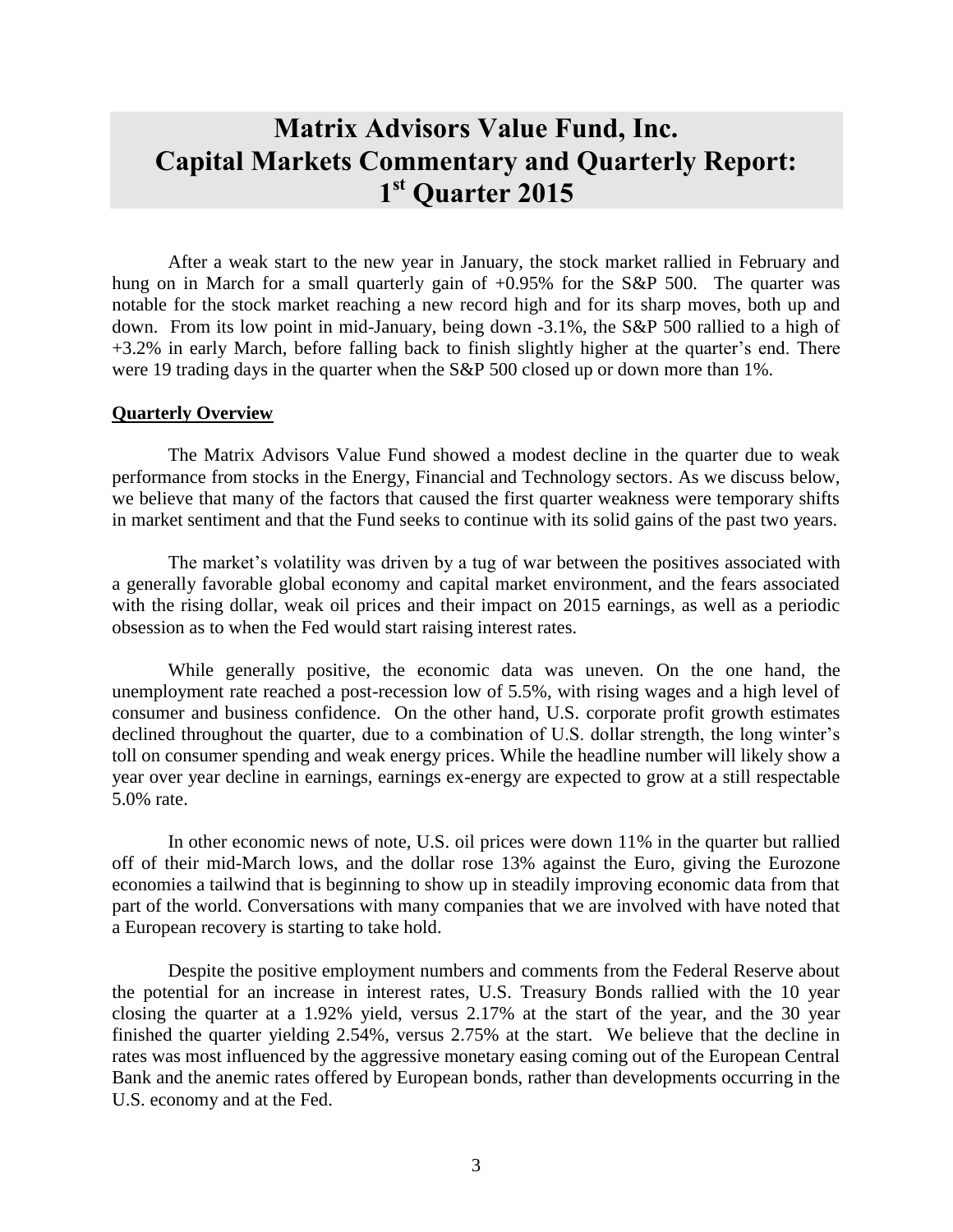While there are pockets of weakness, on balance we believe that the economic momentum in the U.S. is positive. We look for continued global growth with the possibility that the better economic numbers coming out of Europe are signaling an important inflection point towards accelerating global economic growth in the year ahead, along with higher interest rates.

We think this should result in a relatively good, but volatile, equity environment, and a less generous fixed income market for the balance of the year.

#### **Fund Performance**

#### **The Quarter in Review**

The Matrix Advisors Value Fund was down slightly in the first quarter due to the declines in our Financial, Energy and Technology stocks. In addition, the Fund faced a nearterm headwind caused by the impact of a strong U.S. dollar on multinational corporations' 2015 earnings expectations. We think the sectors that lagged earlier in the year have solid fundamental investment merits and have the potential for a strong bounce back. We also expect that the headwind of the U.S. dollar's strength should lessen for companies as the year unfolds.

The best performing Fund sectors in the first quarter were Health Care and Consumer Discretionary. Health Care was led by Hologic as its share price rose in response to better than expected earnings and higher guidance for the current year and beyond. Other strong contributors in the sector were Teva, whose reenergized management team signaled the prospect for higher growth through acquisitions, and Thermo Fisher Scientific, which continues to impress by meeting its strategic objectives despite currency headwinds and the deceleration of government spending in the important China market.

In the Consumer Discretionary area both Johnson Controls and McDonald's performed well in the quarter, being up nearly 5%. Johnson Controls is reshaping its business model while meeting its earnings targets and McDonald's moved higher after replacing its CEO with a company veteran who had previously revitalized its operations in Europe and the U.K.

As noted earlier our Financial and economically sensitive stocks, including Technology, trailed the market this quarter.

Our Financial stocks were down due to the decline in interest rates which puts pressure on the profitability of their lending businesses. While the stocks gave back some of their gains of the past two years, we think they are again positioned for a strong year due to a combination of better than expected stress test results for the group and our stocks in particular, favorable credit trends, an eventual increase in interest rates, and adjustments to the new regulatory environment with much of the penalty phase resolved. While many areas of the market are fully priced, we believe that Financials are selling at very attractive valuations.

Energy stocks trended down with the price of crude oil. We look for stabilization and higher oil prices later in the year as the impact of reduced capital spending and a dramatically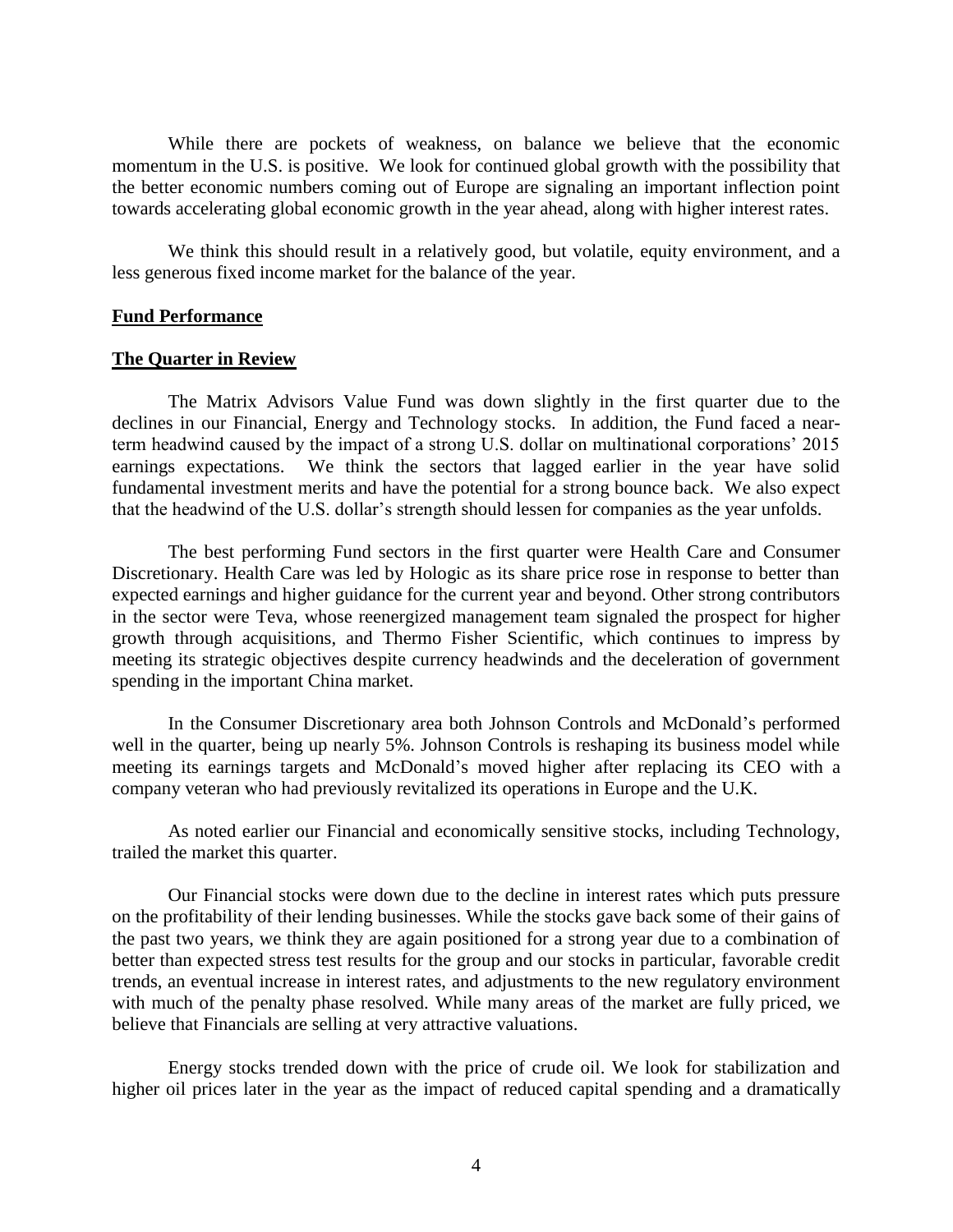lower drilling rig count begins to curtail production, even as reduced prices increase demand for oil. While there are many moving parts that are currently affecting oil prices (both positive and negative), we are starting to see early signs in April that U.S. production is slowing in some regions. This trend should take hold in most regions of the country and lead to declines in U.S. oil production later this year. As the market begins to factor in these changes in production, we expect an increase in oil prices and higher Energy stock prices. All of our Energy investments are best-in-class market leaders with excellent financial strength that have committed to maintaining and growing their dividends. We expect that all of them should emerge from the current downturn in strong financial shape.

Within our Technology holdings, Microsoft and Hewlett Packard were the worst performers after having strong gains last year. A positive standout in this sector during the quarter was TE Connectivity (TEL), which sold a non-core business for an attractive price and is using the proceeds from the sale to buy back its stock. TEL's main business is benefiting from the increasing inclusion of smart electronics in more and more consumer products. We continue to think there is a great investment case for this company that has industry leading positions in the sensor and connector businesses.

During the quarter we modestly scaled back our outsized positions in Cisco Systems and Zimmer Holdings. We also significantly reduced our position in Hologic, as the stock approached our target sale price, and DuPont, as the stock approached our fair value driven by speculation related to activist investor Nelson Peltz's proxy battle with the Board.

We used the proceeds of these sales to add to our positions in American Express, Caterpillar, Gilead, Hewlett Packard, McDonald's, Qualcomm, and Symantec. There were no new positions taken during the quarter.

Looking forward to the rest of the year, we remain optimistic. After a sluggish start to the year we expect better weather to trigger stronger economic growth in the U.S. fueled by the combined stimulus of low interest rates and low energy prices. We believe that the European economies will likely be a tailwind rather than the headwind of the past few years, and that China will continue to stimulate its economy as it transitions from investment to consumption and a better standard of living.

We believe our holdings will continue to show solid business and earnings progress, and expect that the Fund's portfolio should benefit from shareholder activism, a greater focus by Boards on enhancing shareholder value through corporate restructurings, share buybacks and increasing dividends, and continued high levels of M&A activity.

We continue to look for positive returns for the U.S. stock market, most likely in line with historic averages, and expect continued volatility as we transition to a higher interest rate environment. We began to see some changes in market leadership during the first quarter with the significant pullback in Utilities, which had led the market higher in 2014. We expect more meaningful sector rotations as the year progresses and expect that some recent laggards should lead the next market move higher.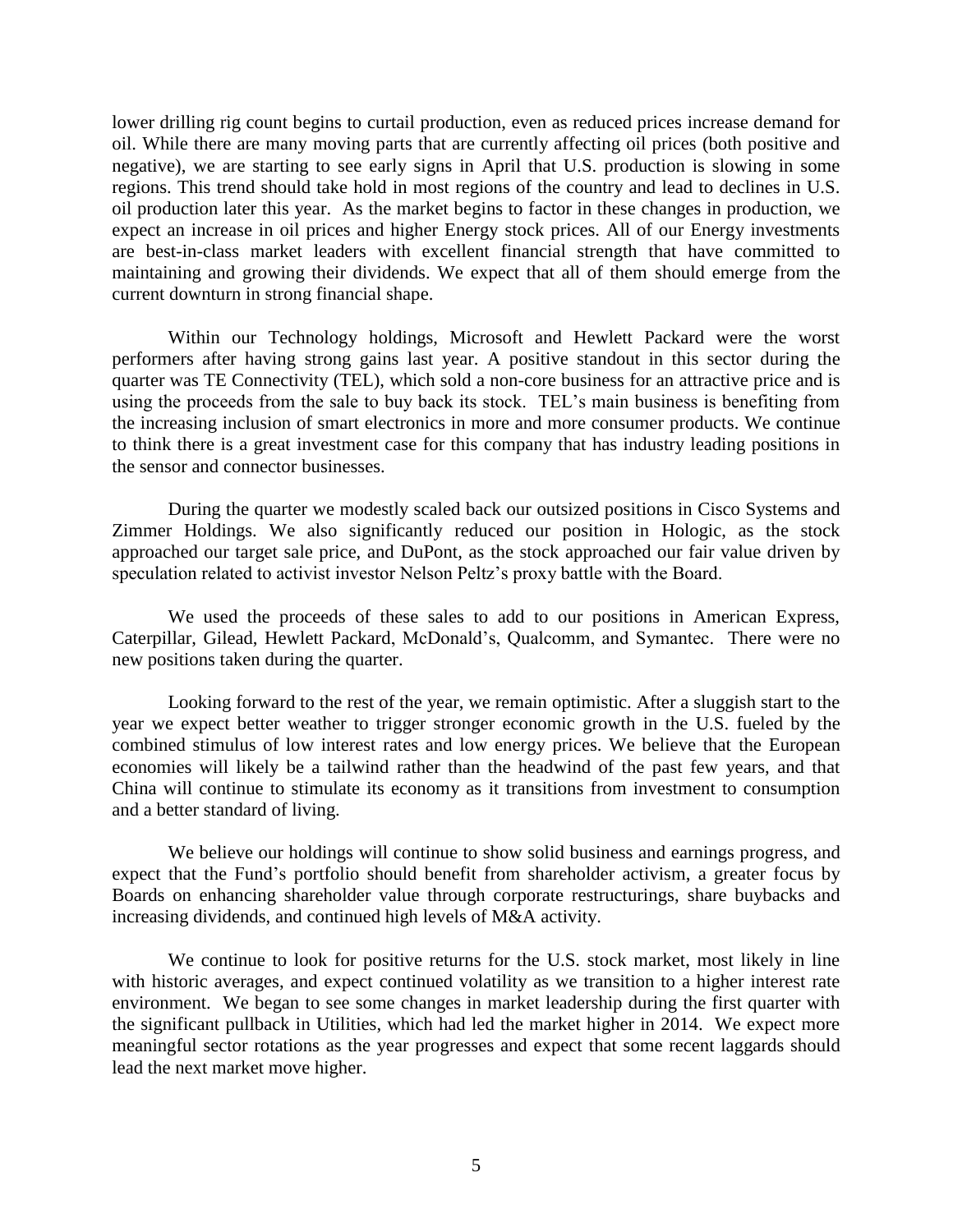We believe the Matrix Advisors Value Fund is well positioned for the upcoming environment we envision for the balance of the year.

 $*$   $*$ 

With the sharp drop in oil prices in the past nine months, there has been a great deal of discussion about the short and intermediate term prospects of the commodity's price. In this quarter's *Ideas About Investing* we discuss why we believe the markets are being overly negative about oil's likely price going forward, and why we believe that the next surprise in oil might be on the upside.

We would like to take this opportunity to wish you all a happy and healthy spring. We are truly grateful for your confidence and trust, and are committed to earning and maintaining it with everything that we do for you.

Please contact any of us with any questions at (800) 366-6223 or (212) 486-2004.

Best regards.

#### Top Ten Holdings as of March 31, 2015

| J. P. Morgan Chase & Co.       | 3.73% |
|--------------------------------|-------|
| <b>Wells Fargo and Company</b> | 3.71% |
| TE Connectivity Ltd.           | 3.71% |
| Eaton Corp. PLC F              | 3.59% |
| <b>State Street Corp.</b>      | 3.57% |
| Qualcomm                       | 3.43% |
| Devon Energy Co.               | 3.43% |
| Schlumberger Ltd.              | 3.41% |
| MetLife Inc.                   | 3.40% |
| Teva Pharma Inds ADR.          | 3.39% |
|                                |       |

Fund holdings and sector allocations are subject to change and are not recommendations to buy or sell any security.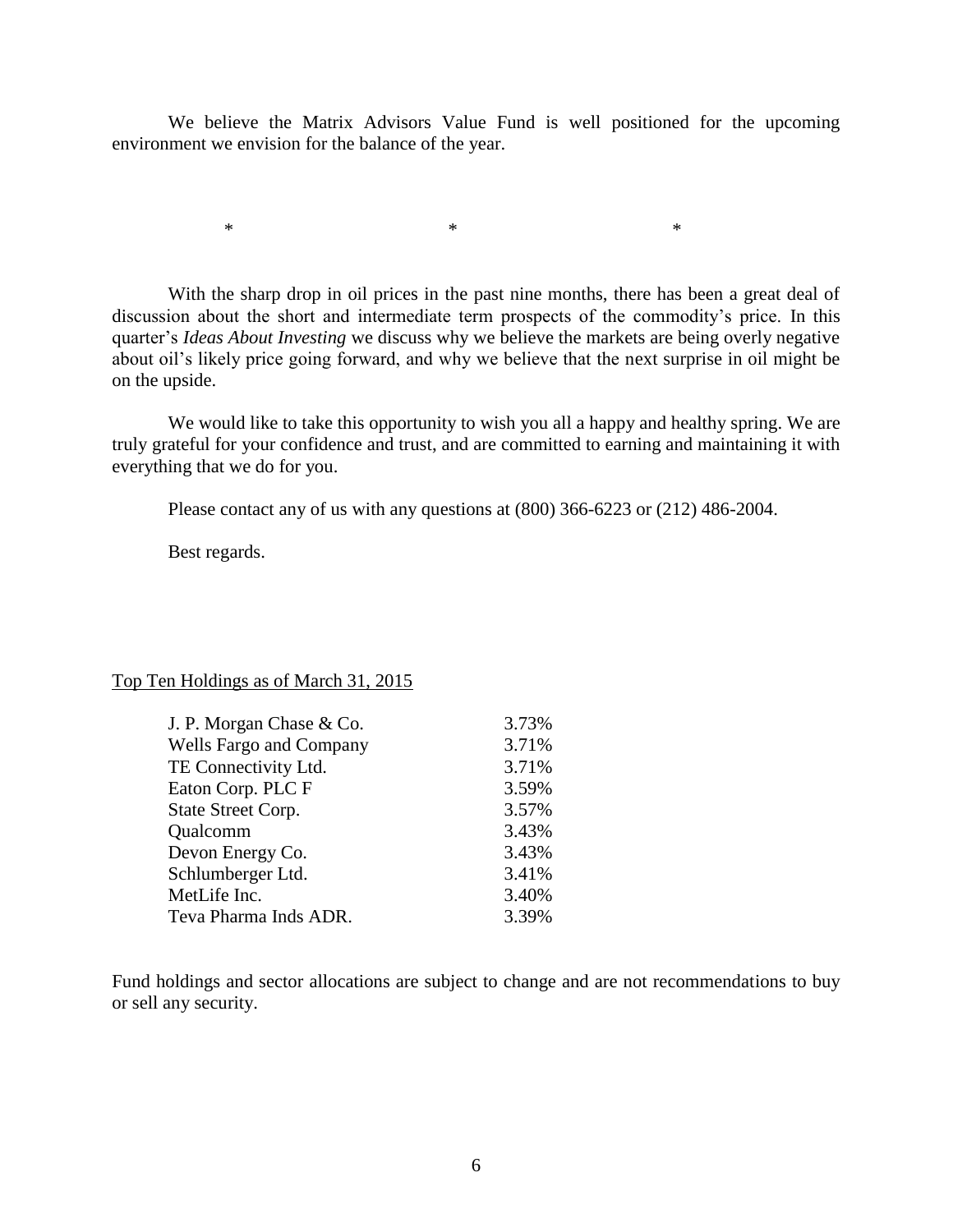## *Ideas About Investing* **A Quarterly Quest for Investment Enlightenment March 31, 2015**

### **History Suggests Oil Prices Will Likely Bounce Much Higher Than the Consensus Expects or Can Even Imagine.**

A tremendous amount of time has been spent in the media discussing the late 2014/early 2015 collapse in energy prices. Many of the commentators and analysts who were forecasting \$150 barrel oil just two years ago now can only envision the price going lower. In the same way we were wary about the Ultra Bulls when oil was spiking, we think the sentiment has become far too negative.

In the following analysis, we try to provide a little perspective and weigh in on our outlook.

We believe this historic sell-off in oil prices has become over-extended and that prices are far too low for the longer-term. While short-term prices can be irrational, both up and down, we think market sentiment has become much too bearish, and that economic forces (changes in supply and demand at these new lower prices), coupled with some possible OPEC actions or other unanticipated geopolitical factors should result in oil prices ending the year above current levels, perhaps significantly.

We are already seeing some of this starting to play out as new well permits are down significantly; rig count has been cut in half and active wells are starting to decline as capital spending programs are being slashed by tens of billions of dollars. On the demand side, consumers are starting to change their behavior and are driving more, with U.S. vehicle miles driven up by 5% over the previous year, and buying more SUVs and Trucks. In addition, China's passenger vehicle sales were up 9% in the first quarter led by the booming demand for SUVs.

So, after a devastating Bear Market in the price of oil in the past nine months, the question becomes: Where do we go from here?

Today's "conventional wisdom" is that for the next year oil prices will be going lower, and best case will be in a \$40 to \$60 trading range. Even the Oil Bulls don't mention a number above \$70 a barrel for fear of sounding like they have lost touch with reality.

In a February 15<sup>th</sup> article in the Financial Times, Eric Crooks wrote that "Discoveries of new oil and gas reserves dropped to their lowest level in at least two decades last year, pointing to tighter world supplies as energy demand increases in the future." And that was before all of the major oil exploration companies began slashing their exploration budgets. At its March 2015 Analyst meeting, industry leader Exxon said that for planning purposes they are using a \$55 oil price for the next two years. At the current oil price, even those companies with very long-term outlooks will be green-lighting fewer projects that take years to develop.